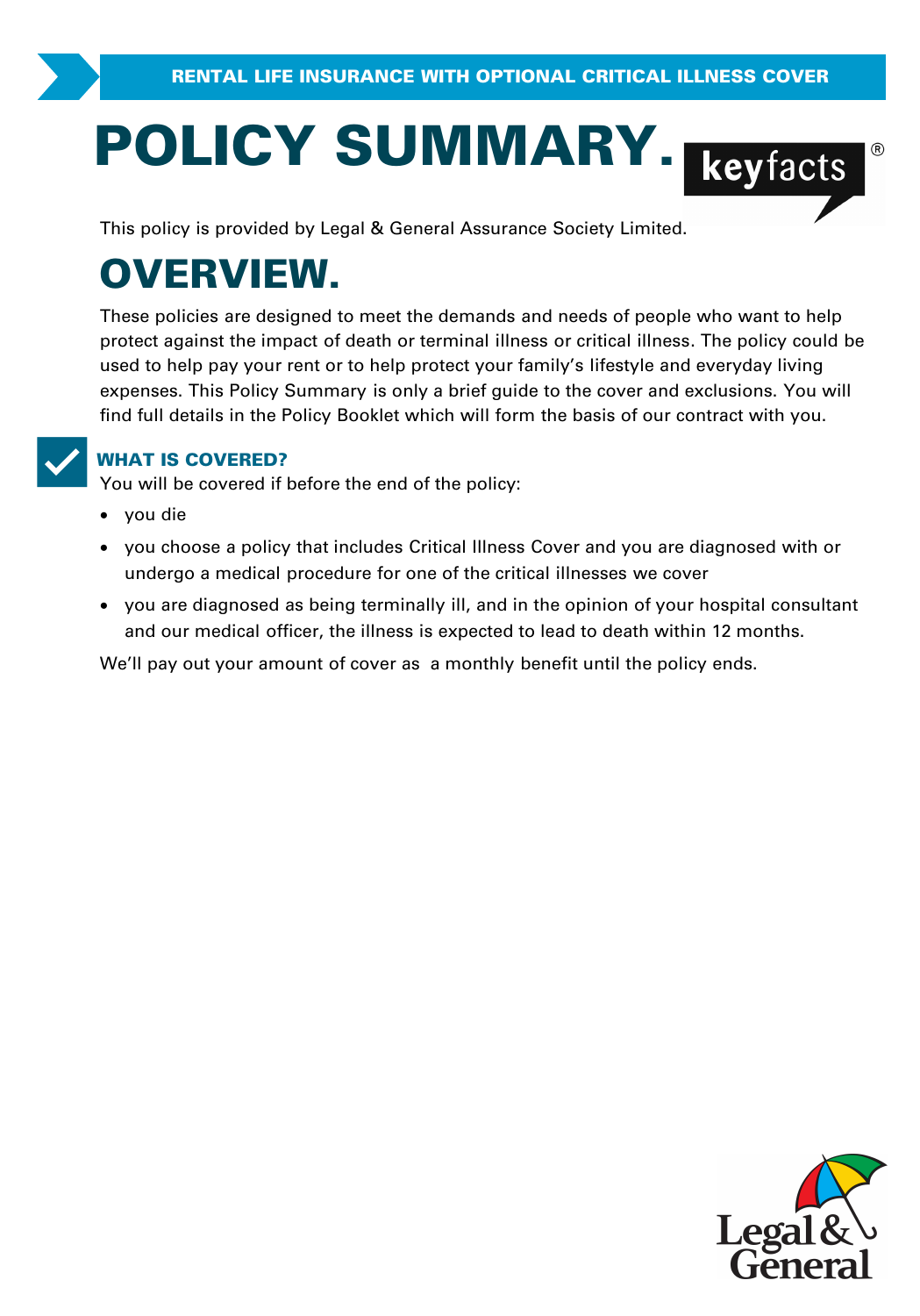# **WHAT IS NOT COVERED?**

You are not covered if you don't give us full and honest answers to the questions we ask you before the policy starts. Please don't assume that we'll contact your doctor to find out your full medical details.

- · We won't pay out if, within the first year of the policy, your death is caused by suicide or, your own life.
- Intentional and serious self-injury or an event where, in our reasonable opinion, you took your own life.<br>We won't pay out your amount of cover if the policy includes Critical Illness Cover and<br>you are diagnosed with or un · We won't pay out your amount of cover if the policy includes Critical Illness Cover and we cover which doesn't meet our definition. We won't pay out your amount of cover if the policy includes Critical Illness Cover and<br>you are diagnosed with or undergo a medical procedure for one of the critical illnesses<br>we cover which doesn't meet our definition.<br>We
- ·which doesn't meet our definition. Terminal Illness Cover can't be claimed:
	- after your death.
	- or if the length of the policy is less than two years.
- We may restrict some elements of cover based on the information that you give us. If we do this we'll tell you what we've excluded in the Policy Booklet under the heading 'What you are not covered for'.<br>• For a joint pol do this we'll tell you what we've excluded in the Policy Booklet under the heading 'What you are not covered for'.
- For a joint policy, we'll only pay the amount of cover once. This may be when the first person dies or has a valid claim. We have a replacement cover once. This may be when the first<br>you are not covered for'.<br>For a joint policy, we'll only pay the amount of cover once. This may be when the first<br>person dies o person dies or has a valid claim. We have a replacement cover option which could allow<br>the other person covered to take out a new single life policy, ensuring they still have some protection in place. policies of his a valid claim. We have<br>the other person covered to take out a ne<br>some protection in place.<br>• Life cover policies have no cash value ar<br>policy without making a valid claim.<br>• If you stop paying your premiums
- · Life cover policies have no cash value and we will not pay out if you reach the end of the
- If you stop paying your premiums your cover will end 30 days after the first missed premium.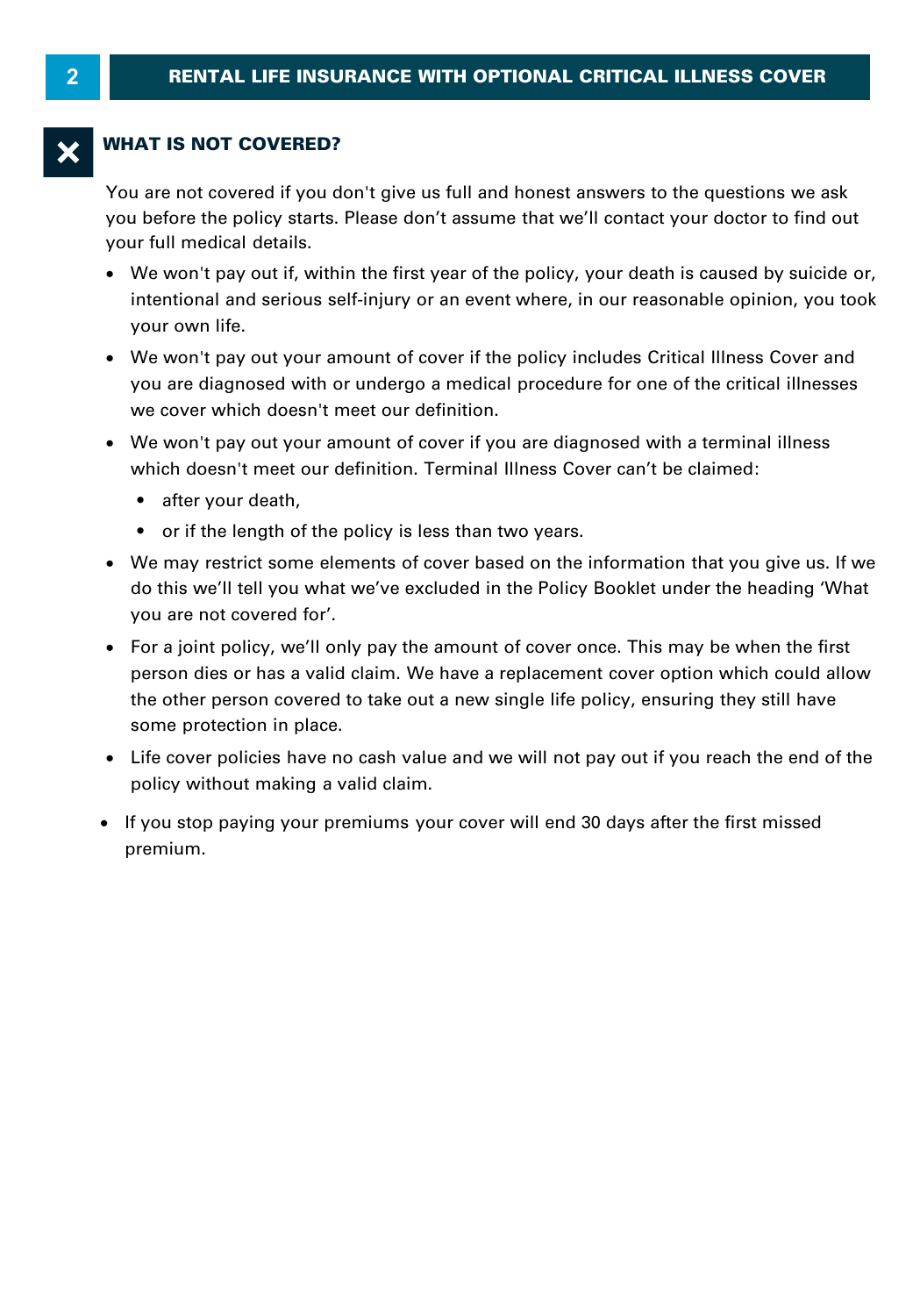# **ABOUT THE POLICY.**

# **YOUR PREMIUMS**

# **Guaranteed premiums**

If you are given the option to choose guaranteed premiums, your premiums will remain the same during the length of the policy unless you make any changes.

# **Increasing cover**

If you choose an increasing policy your premiums will increase in line with the change in same during the length of the policy unless you make any changes.<br> **Increasing cover**<br>
If you choose an increasing policy your premiums will increase in line with the change in<br>
the Retail Prices Index (RPI) multiplied by **Increasing cover**<br>If you choose an increasing policy your premiums will increase in line with the change in<br>the Retail Prices Index (RPI) multiplied by 1.5 subject to a maximum increase of 15% per<br>annum. The RPI provides expenses and mortgage interest payments.

If you choose to add Fracture Cover it will not be included as part of the review. If you choose to add Private Diagnostics it will not be included as part of the review.

| <b>Product</b>                                                                       | <b>Maximum age</b><br>for buying a<br>policy | <b>Minimum</b><br>length of the<br>policy | <b>Maximum</b><br>length of the<br>policy | <b>Your policy</b><br>must end<br>before age |
|--------------------------------------------------------------------------------------|----------------------------------------------|-------------------------------------------|-------------------------------------------|----------------------------------------------|
| <b>Rental Life</b><br>Insurance*                                                     | 64                                           | 5 years                                   | 40 years                                  | 70                                           |
| <b>Increasing Rental</b><br>Life Insurance*                                          | 64                                           | 5 years                                   | 40 years                                  | 70                                           |
| <b>Rental Life</b><br><b>Insurance with</b><br><b>Critical Illness</b><br>Cover*     | 64                                           | 5 years                                   | 40 years                                  | 70                                           |
| <b>Increasing Rental</b><br>Life Insurance with<br><b>Critical Illness</b><br>Cover* | 64                                           | 5 years                                   | 40 years                                  | 70                                           |

# **AGE LIMITS**

The minimum age to take out a policy is 18. The policy must not end before your 29th birthday.

\*Guaranteed premiums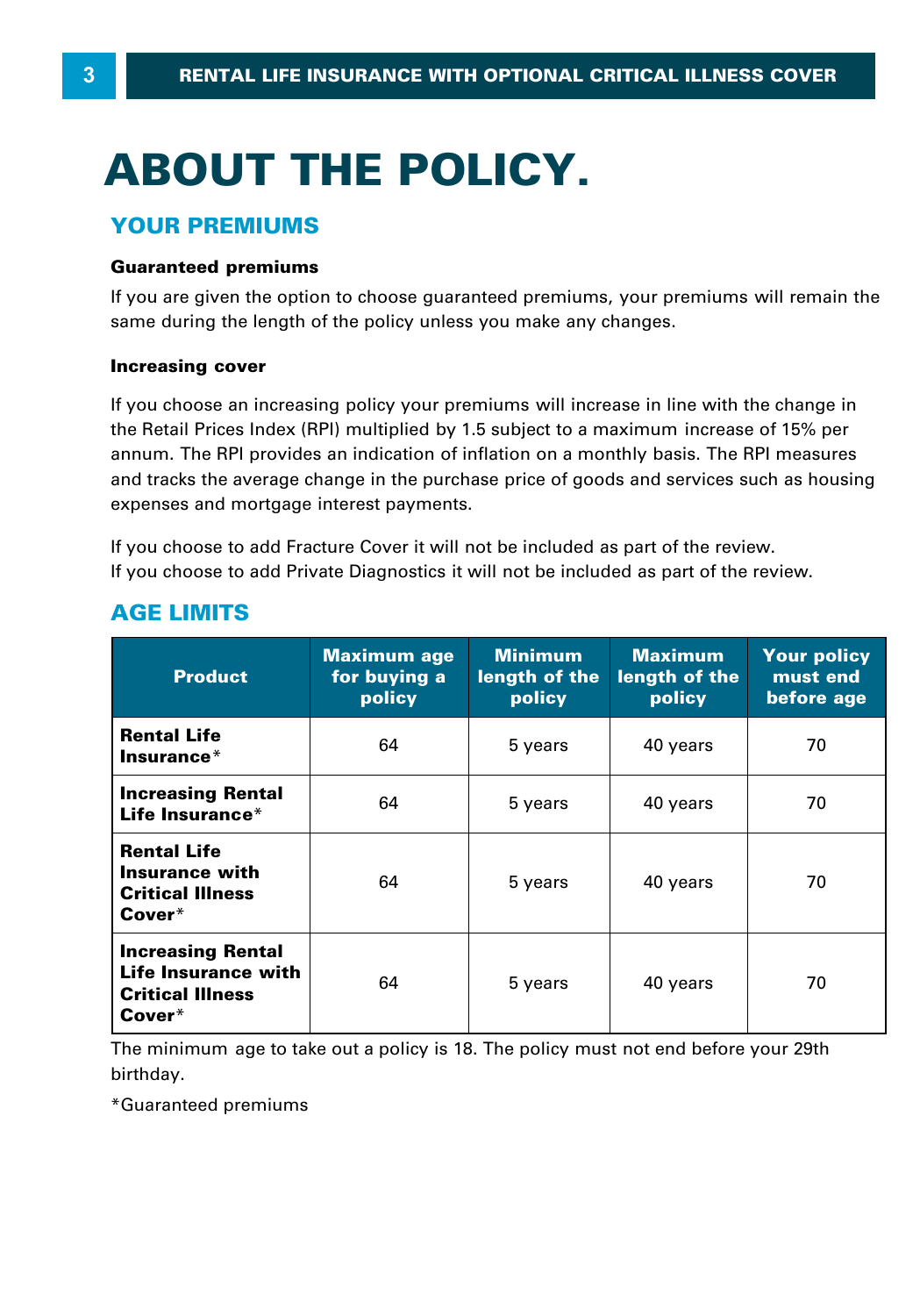# **YOUR COVER**

# **Level cover**

If you choose level cover, your amount of cover will stay the same unless you change it.

# **Increasing cover**

If you choose increasing cover this is designed to protect the policy against inflation. Every year, we'll give you the option to increase the amount you're insured for by the changes in Increasing cover cover, your amount of cover will stay the same unless you entinge it.<br>Increasing cover<br>If you choose increasing cover this is designed to protect the policy against inflation. Every<br>year, we'll give you th **Increasing cover**<br>If you choose increasing cover this is designed to protect the policy against inflation. Every<br>year, we'll give you the option to increase the amount you're insured for by the changes in<br>the Retail Price inflation on family budgets and is set by the Government. year, we'll give you the option to increase the amount you're insured for by the changes in<br>the Retail Prices Index (RPI) up to a maximum of 10% of your current amount of cover,<br>without the need for further medical evidenc

the Retail Prices Index (RPI) up to a maximum of 10% of your current amount of cover,<br>without the need for further medical evidence. The RPI is a way of measuring the impac<br>inflation on family budgets and is set by the Gov premium. This takes into account the fact that the likelihood of claiming increases as you get older.

If the change in the RPI is less than 1% then both your premium and amount of cover will stay the same until the next review.

If you decide not to increase the amount you're insured for, we won't offer you this option again.

If, after you have applied for the policy, we have to increase the premium, this type of policy will not be available to you and we may offer you an alternative.

If you choose to add Fracture Cover it will not be included as part of the review.

If you choose to add Private Diagnostics it will not be included as part of the review.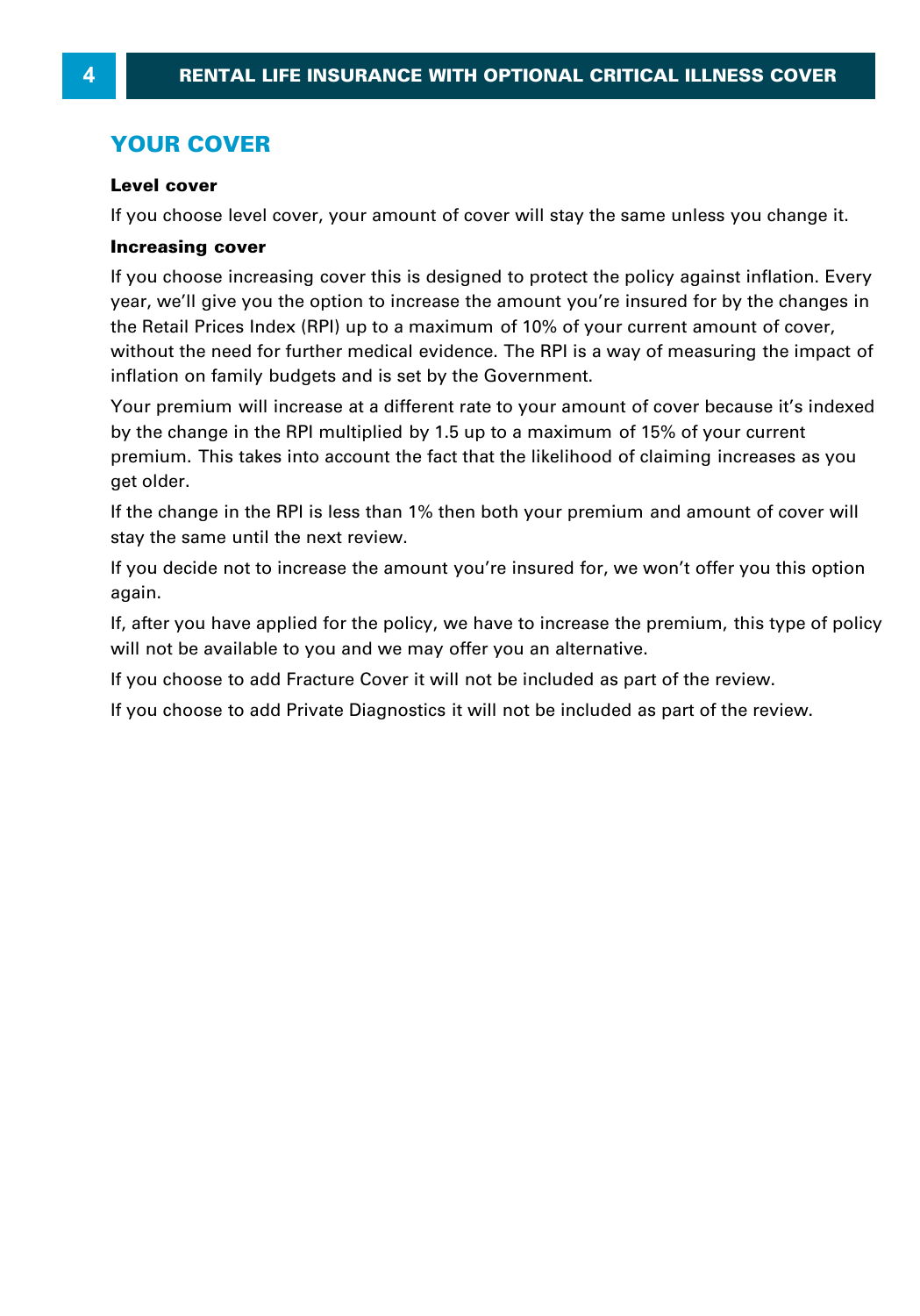# **BENEFITS FOR ALL POLICIES.**

The following benefit(s) may have eligibility criteria and restrictions that apply.

# **ACCIDENTAL DEATH BENEFIT**

Included at no extra cost.

# T**WHAT IS COVERED?**

We'll cover you from when we receive your application, for up to 90 days or until we accept, postpone or decline your application. This means that if you die due to an accident during WHAT IS COVERED?<br>We'll cover you from when we receive your application, for up to 90 days or until we accept,<br>postpone or decline your application. This means that if you die due to an accident during<br>this time, we'll pay £300,000 for all applications.

The benefit will be paid out if the person covered, or one of the persons covered, sustains a bodily injury caused by accidental, violent, external and visible means, which solely and independently of any other cause results in death within 90 days of the accident.

# **WHAT IS NOT COVERED?**

We won't pay out if death occurs from:

- · Suicide, intentional and serious self-injury or an event where, in our reasonable opinion, you took your own life. We won't pay out if death occurs from:<br>• Suicide, intentional and serious self-injury or an event where, in our reasor<br>you took your own life.<br>• Taking part or attempting to take part in a dangerous sport or pastime.<br>• Tak Suicide, intentional and serious self-injury or an event where, in our reasonable opinion,<br>you took your own life.<br>Taking part or attempting to take part in a dangerous sport or pastime.<br>Taking part or attempting to take p
- ·
- you took your own life.<br>• Taking part or attempting to take pa<br>• Taking part or attempting to take pa<br>• passenger on a licensed airline.<br>• Committine. attempting or provoking
- Committing, attempting or provoking an assault or criminal offence.
- · War (whether declared or not), riot or civil commotion.
- ·passenger on a licensed airline.<br>Committing, attempting or provoking an assault or criminal offence.<br>War (whether declared or not), riot or civil commotion.<br>Taking alcohol or drugs (unless these drugs were prescribed by a United Kingdom).
- · Accidents that happened before you applied.

We don't provide this benefit:

- · If we have been told that the application is to replace an existing policy with us while cover is still provided under the existing policy.
- · From the date you tell us that you no longer want the application to proceed.

Your lump sum will be paid only once either under the Accidental Death Benefit or the policy itself.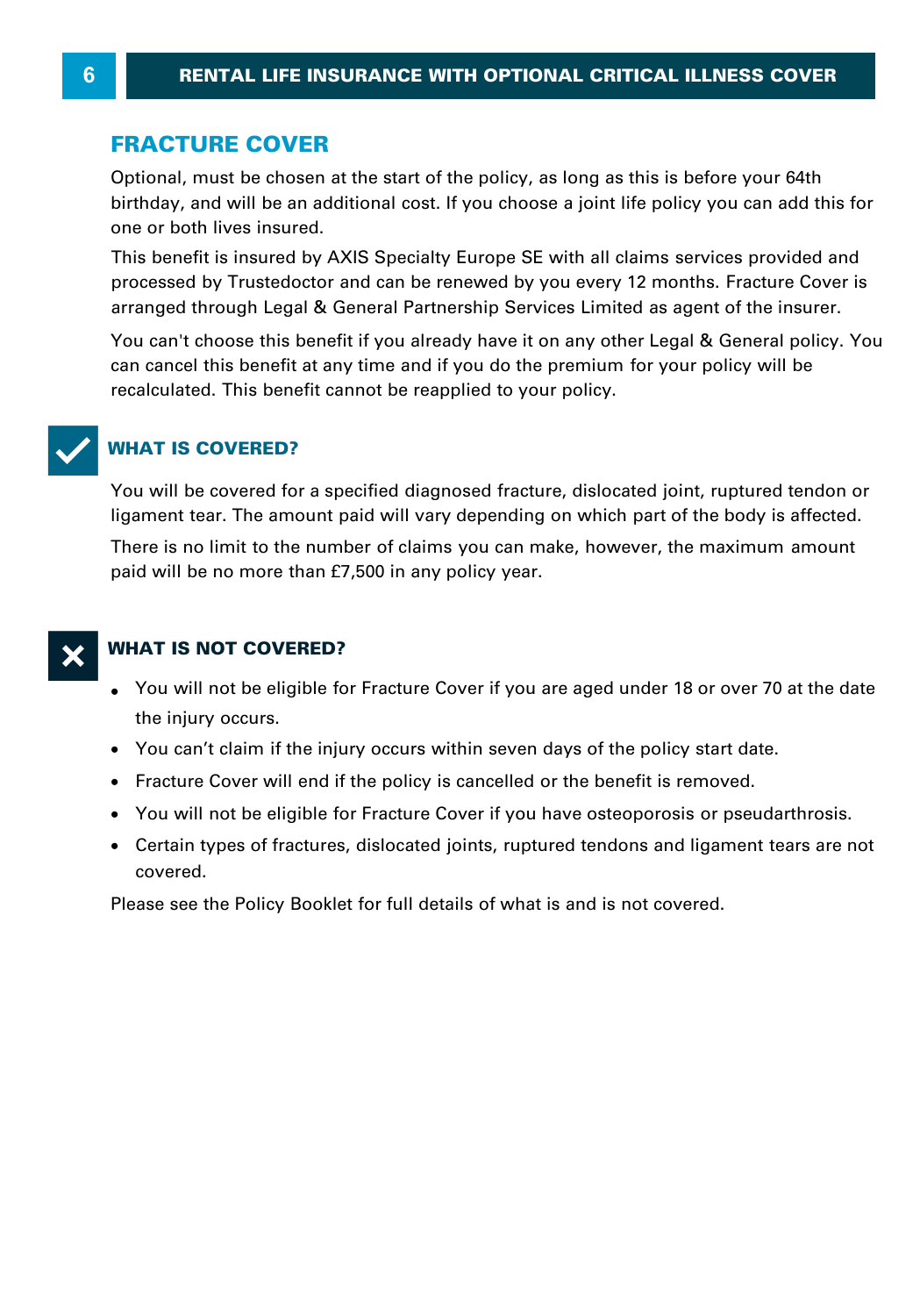# **PRIVATE DIAGNOSTICS**

Optional, must be chosen at the start of the policy and will be an additional cost. If you **PRIVATE DIAGNOSTICS**<br>Optional, must be chosen at the start of the policy and will be an additional cost. I<br>choose a joint life policy you can add this for one or both lives insured.<br>This benefit is insured by AXIS Special

Trustedoctor and can be renewed by you every 12 months. Private Diagnostics is arranged through Legal & General Partnership Services Limited as agent of AXIS Specialty Europe SE.

You can't choose this benefit if you already have it on any other Legal & General policy. You can cancel this benefit at any time and if you do the premium for your policy will be recalculated. This benefit cannot be reapplied to your policy.



# T**WHAT IS COVERED?**

Private Diagnostics allows you access to a Specialist via the Trustedoctor portal, in order to speed up specialist consultations and diagnostic testing for Oncology, Cardiology or Neurosurgery.

- · For each person that takes out the benefit, in any benefit renewal period, the cost of up to three primary virtual consultations will be covered, as long as each separate primary ved up specialist consultations and diagnostic testing for Oncology, Cardiology or<br>trosurgery.<br>For each person that takes out the benefit, in any benefit renewal period, the cost of u<br>three primary virtual consultations wi consultation this will count towards the limit mentioned above.
- · The cost of one follow up virtual consultation for each primary virtual consultation will be covered.
- · The cost of all non-invasive diagnostic tests that your specialist recommends will be covered.

This benefit also covers any of your children, provided the virtual consultation process starts before their 22nd birthday.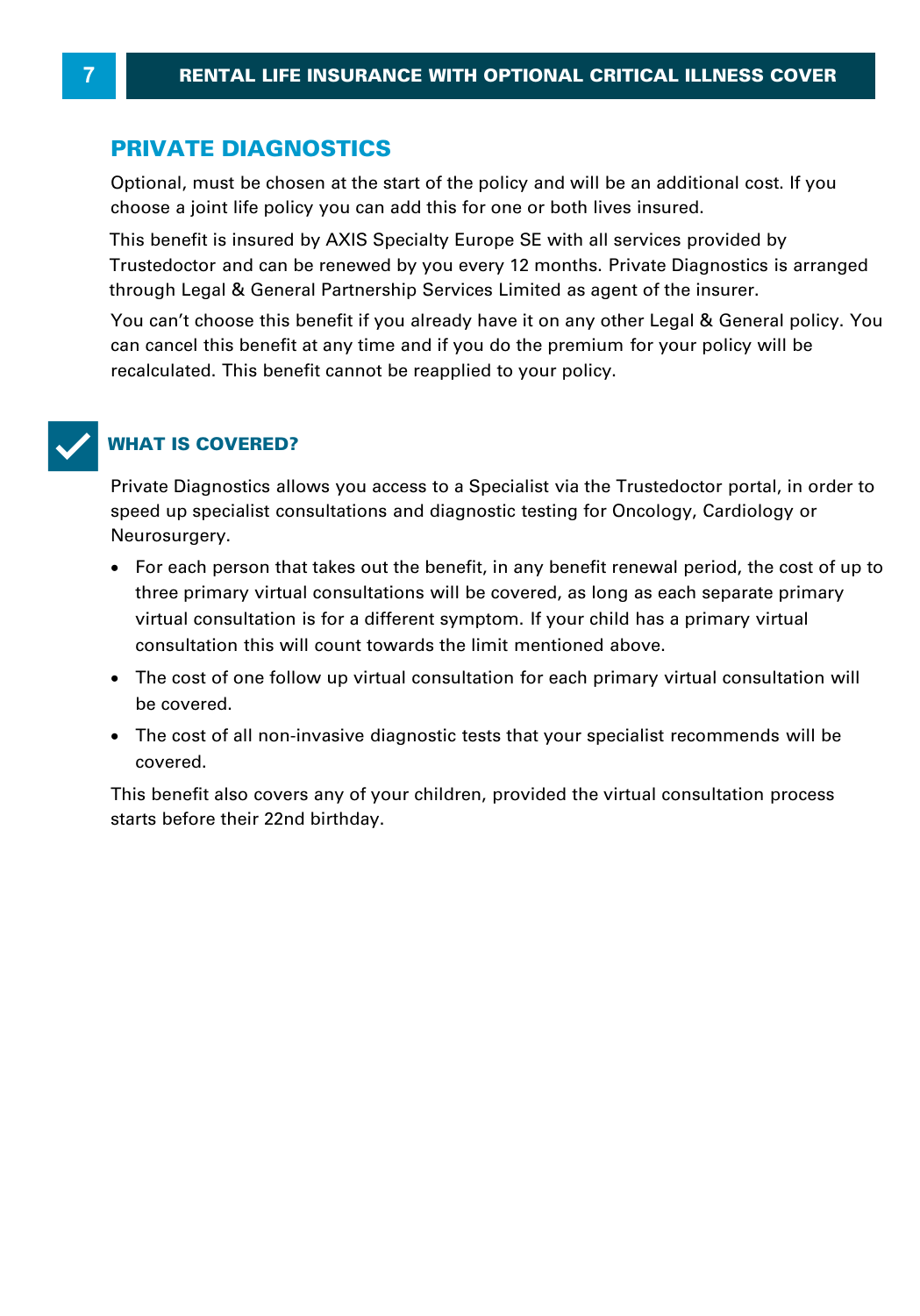# **WHAT IS NOT COVERED?**

- · The cost of any virtual consultation or non-invasive diagnostic test that has not been arranged and authorised through the Trustedoctor portal and recommended by a specialist.
- · The cost of any expenses for accommodation, travel or taking time off work to attend the virtual consultation or complete the approved non-invasive diagnostic tests. Superialist.<br>
• The cost of any expenses for accommodation, travel or taking time off work to attivirtual consultation or complete the approved non-invasive diagnostic tests.<br>
• The cost of all invasive diagnostic tests ev
- The cost of all invasive diagnostic tests even if recommended by a specialist.
- Any primary virtual consultation where symptoms began before the policy start date.
- · Diagnostic tests for your child if before the policy start date:
	- Their symptoms existed; or
	- º The illness or condition had occurred; or
	- º Either parent received counselling or medical advice in relation to the condition or have been aware of the increased risk of the condition before the policy start date or before the legal adoption of the child.

Please see the Policy Booklet for full details of what is and is not covered.

# **WAIVER OF PREMIUM**

Optional, must be chosen at the start of the policy and will be an additional cost.



# **WHAT IS COVERED?**

You won't have to pay your premiums after 26 weeks if you're too ill or incapacitated due to sickness or injury to do your normal job. If you're not in work, we'll use Specified Work Tasks (see section headed Specified Work Tasks) to see whether or not you have to pay your premiums.

# X**WHEN IS IT NOT AVAILABLE?**

You won't be able to include Waiver of Premium if:

- · You are 55 years old or older when your application is accepted.
- · After assessment, we have had to increase your premium.
- · We've applied an exclusion (something we'll not cover you for).

Please see the Policy Booklet for further information.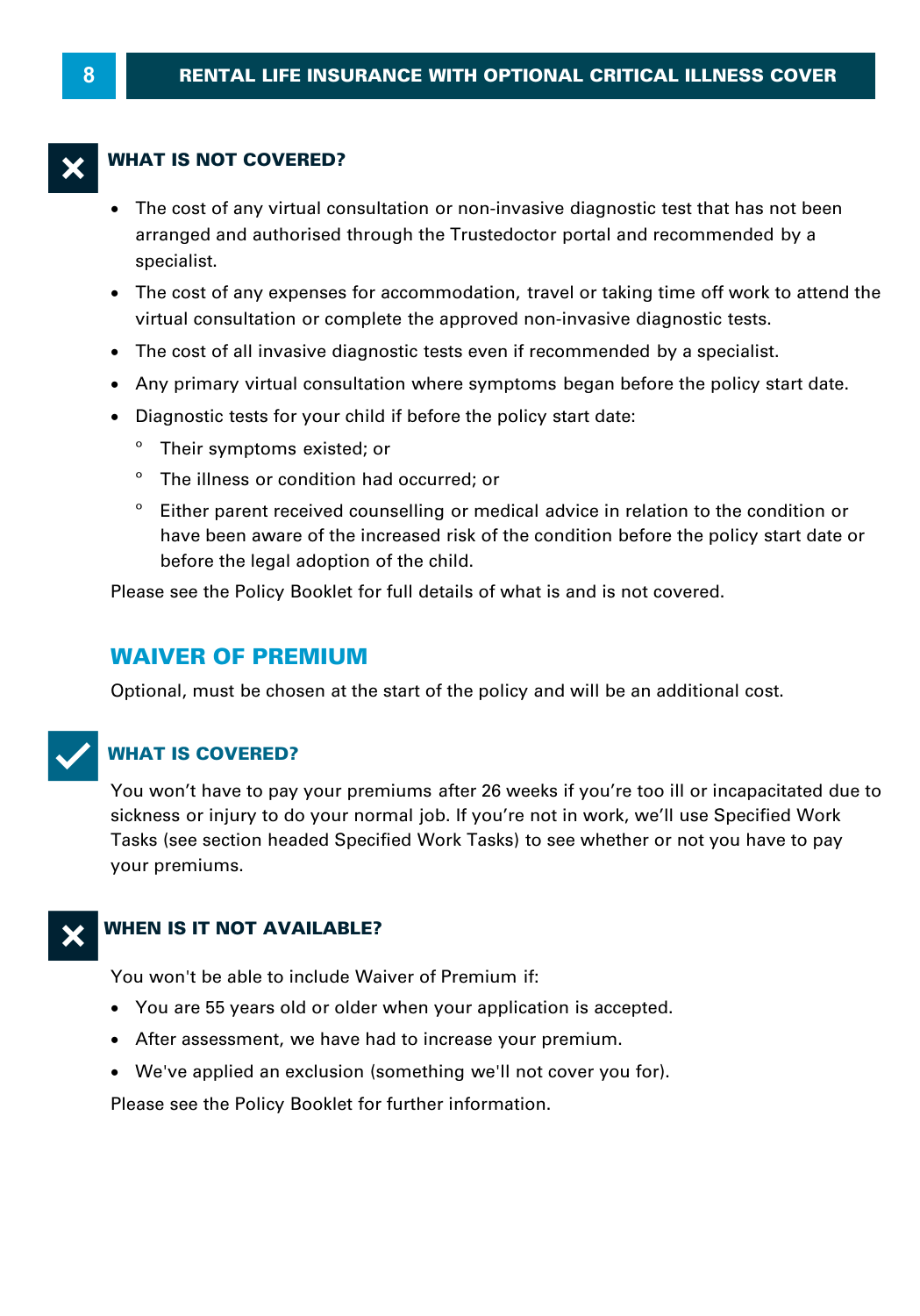# **CRITICAL ILLNESSES COVERED.**

If you choose Critical Illness Cover, you will be covered for the illnesses shown below. For a **CRITICAL ILLNESSES COVERED.**<br>If you choose Critical Illness Cover, you will be covered for the illnesses shown below. For<br>claim to pay out, your illness must meet Legal & General's definition. It must also be<br>verified by **CRITICAL ILLNESSES COVERED.**<br>If you choose Critical Illness Cover, you will be covered for the illnesses shown below. For a<br>claim to pay out, your illness must meet Legal & General's definition. It must also be<br>verified b Formal by a consultant at a hoopital in the City who is a opposition in an area of meansing<br>appropriate to the cause of your claim as in some instances cover may be limited. For<br>• some types of cancer are not covered<br>• to example:

- · some types of cancer are not covered
- to make a claim for some illnesses, you need to have permanent symptoms.

Please check the full definitions found in the Guide to Critical Illness Cover and Policy Booklet to make sure that you understand exactly what is covered.

- · **Aorta graft surgery**  *requiring surgical replacement*
- · **Aplastic anaemia**  *categorised as very severe*
- · **Bacterial meningitis**  *resulting in permanent symptoms*
- · **Benign brain tumour**  *resulting in either specified treatment or permanent symptoms*
- · **Blindness**  *permanent and irreversible*
- Brain injury due to trauma, anoxia or hypoxia resulting in permanent symptoms **Brain injury due to trauma, anoxia or hypoxia** *– resulting in permanent symptoms*<br>Cancer – *excluding less advanced cases*<br>Cardiac arrest – with insertion of a defibrillator<br>Cardiomyopathy – of specified severity or resu
- · **Cancer**  *excluding less advanced cases*
- Cardiac arrest with insertion of a defibrillator
- **Cardiac arrest**  *with insertion of a defibrillator* · **Cardiomyopathy**  *of specified severity or resulting in specified treatment* · **Coma**  *of specified severity*
- 
- · **Creutzfeldt-Jakob disease (CJD)**
- · **Deafness**  *permanent and irreversible*
- · **Dementia including Alzheimer's disease**  *resulting in permanent symptoms*
- · **Encephalitis**  *resulting in permanent symptoms*
- · **Heart attack**  *of specified severity*
- · **Heart valve replacement or repair**  *with surgery*
- · **Kidney failure**  *requiring permanent dialysis*
- · **Liver failure**  *of advanced stage*
- · **Loss of use of hand or foot**
- · **Loss of speech**  *total permanent and irreversible*
- · **Major organ transplant**
- · **Motor neurone disease**  *resulting in permanent symptoms*
- · **Multiple sclerosis**  *where there have been symptoms*
- · **Parkinson's disease**  *resulting in permanent symptoms*
- · **Pulmonary hypertension** *– of specified severity*
- · **Respiratory failure**  *of advanced stage*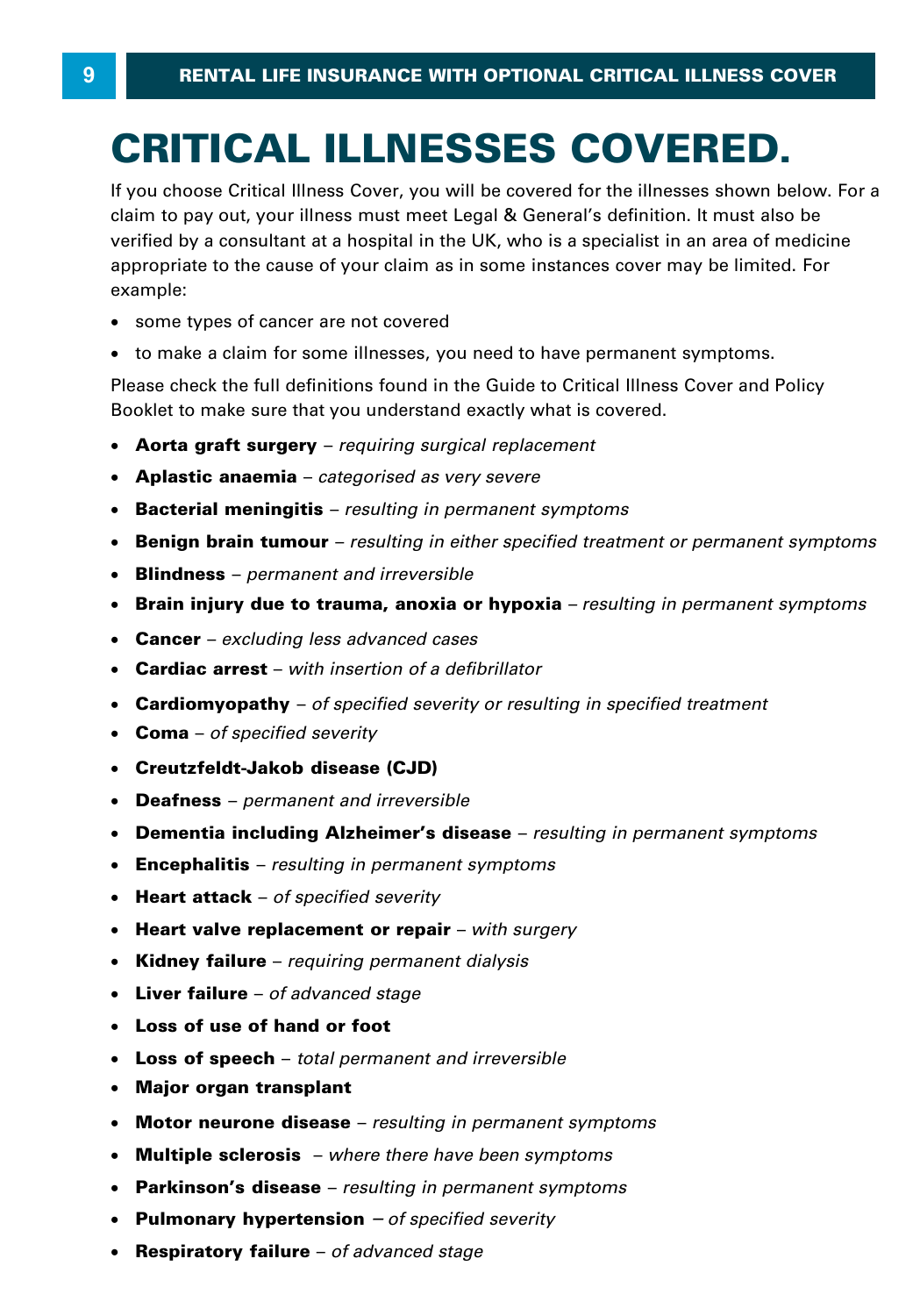- · **Specified heart surgery**
- · **Spinal stroke**  *resulting in symptoms lasting at least 24 hours*
- · **Stroke**  *resulting in symptoms lasting at least 24 hours*
- · **Systemic Lupus Erythematosus**  *with severe complications*
- · **Third degree burns**  *covering 20% of the surface area of the body or 20% of the face*
- · **Total and Permanent Disability**  *of specified severity*

We'll cover you for the loss of physical or mental ability, due to an illness or injury, to do either your own occupation or at least three of the six Specified Work Tasks (see section headed Specified Work Tasks).

The definition that applies to you will be shown in the Policy Booklet and will depend on your occupation, employment status and whether you are paid for your work. The definition that applies to you will be shown in the Policy Booklet and wi<br>your occupation, employment status and whether you are paid for your wor<br>**SPECIFIED WORK TASKS**<br>Walking – The ability to walk more than 200 metr

# **SPECIFIED WORK TASKS**

your occupation, employment status and whether you are paid for your work.<br>**SPECIFIED WORK TASKS**<br>Walking – The ability to walk more than 200 metres on a level surface.<br>Climbing – The ability to climb up a flight of 12 sta needed. **Walking –** The ability to walk more than 200 metres on a level surface.<br>**Climbing –** The ability to climb up a flight of 12 stairs and down again, using the handrail<br>needed.<br>**Lifting –** The ability to pick up an object we

seconds before replacing the object on the table. **Lifting** – The ability to pick up an object weighing 2kg at table height and hold for 60 seconds before replacing the object on the table.<br>**Bending** – The ability to bend or kneel to touch the floor and straighten up agai **Lifting –** The ability to pick up an object weighing 2kg at table height and hold for 60 seconds before replacing the object on the table.<br>**Bending –** The ability to bend or kneel to touch the floor and straighten up agai

seconds before replacing the object on the table.<br>**Bending** – The ability to bend or kneel to touch the floor and straighten up again.<br>**Getting in and out of a car** – The ability to get into a standard saloon car, and out desktop personal computer keyboard.

# **SURGICAL TREATMENT**

We will make an advance payment of the amount of cover if the life insured is placed on an NHS waiting list for one of the specified surgical treatments and meet the full definition:

- · **aorta graft surgery**  *requiring surgical replacement*
- · **heart valve replacement or repair**  *with surgery*
- · **specified heart surgery**

Full definitions for these surgical treatments are detailed in the Policy Booklet.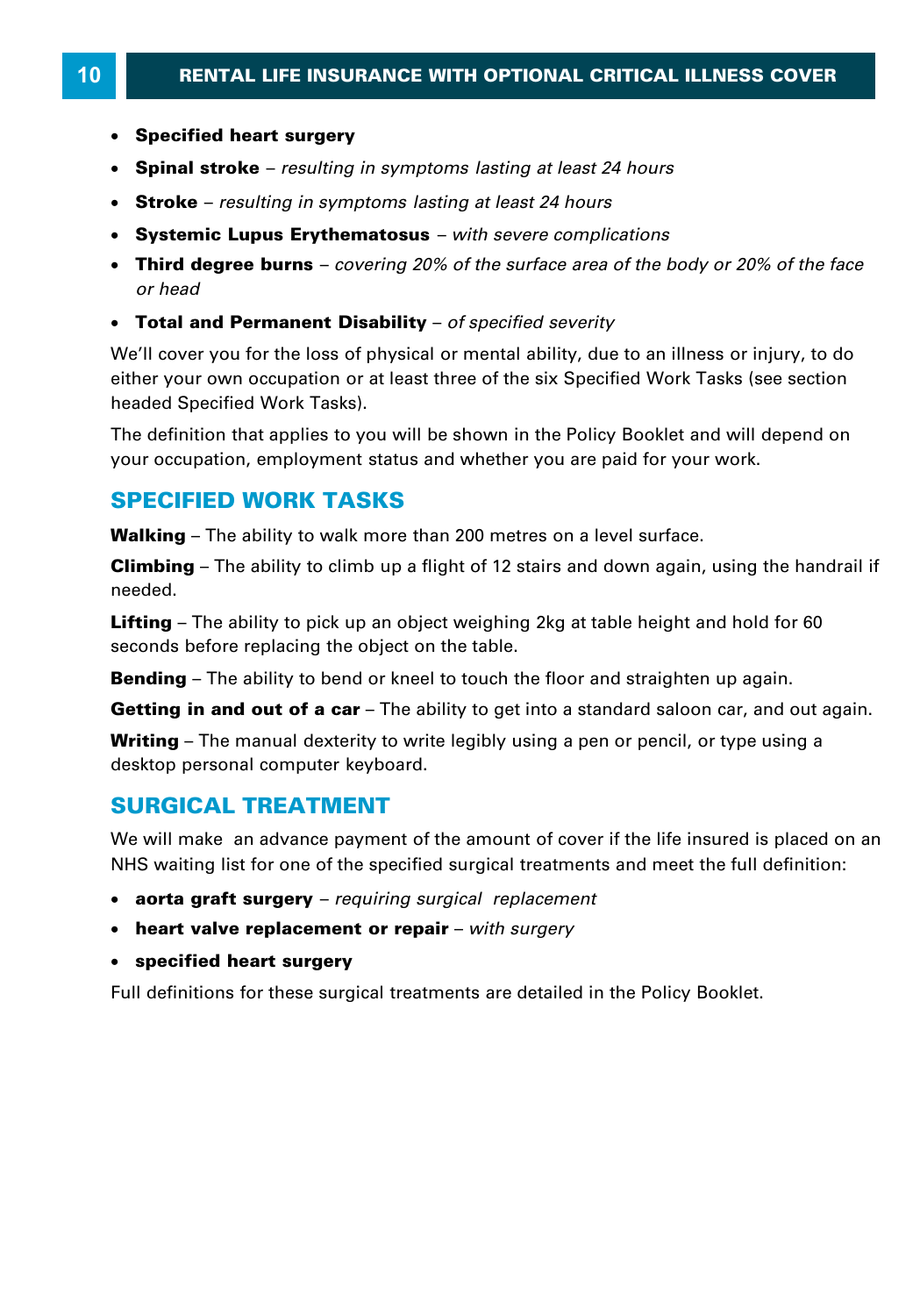# **ADDITIONAL COVER IF CRITICAL ILLNESS COVER IS CHOSEN.**

- · **Carcinoma in situ of the breast**  *treated by surgery.*
- · **Low grade prostate cancer**  *requiring treatment.*

# T**WHAT IS COVERED?**

Unless specifically excluded in the Policy Booklet under the heading 'What you are not covered for': Unless specifically excluded in the<br>covered for':<br>We'll pay out 25% of your chosen<br>up to a maximum of £25,000.<br>Your amount of cover and premiu

We'll pay out 25% of your chosen monthly benefit times the remaining length of the policy

Your amount of cover and premiums will not be affected if we make an additional payment to you and we'll still pay out the amount you are covered for under the main policy in case of a terminal illness or critical illness or death .

We'll only pay out once for each definition shown above.

If joint life cover is chosen both lives insured will be able to claim.

# **X** WHAT IS NOT COVERED?

Please check the full definitions found in the Guide to Critical Illness Cover and Policy Booklet to make sure you understand exactly what is not covered.

# **EXTRA BENEFITS INCLUDED IF CRITICAL ILLNESS COVER IS CHOSEN.**

# **ACCIDENT HOSPITALISATION BENEFIT**



# **WHAT IS COVERED?**

We'll pay £5,000 if you are in hospital with physical injuries for a minimum of 28 consecutive days, immediately following an accident.



# X**WHAT IS NOT COVERED?**

This benefit will not be payable if a valid claim has been made for Critical Illness Cover . We'll only pay one claim for each person covered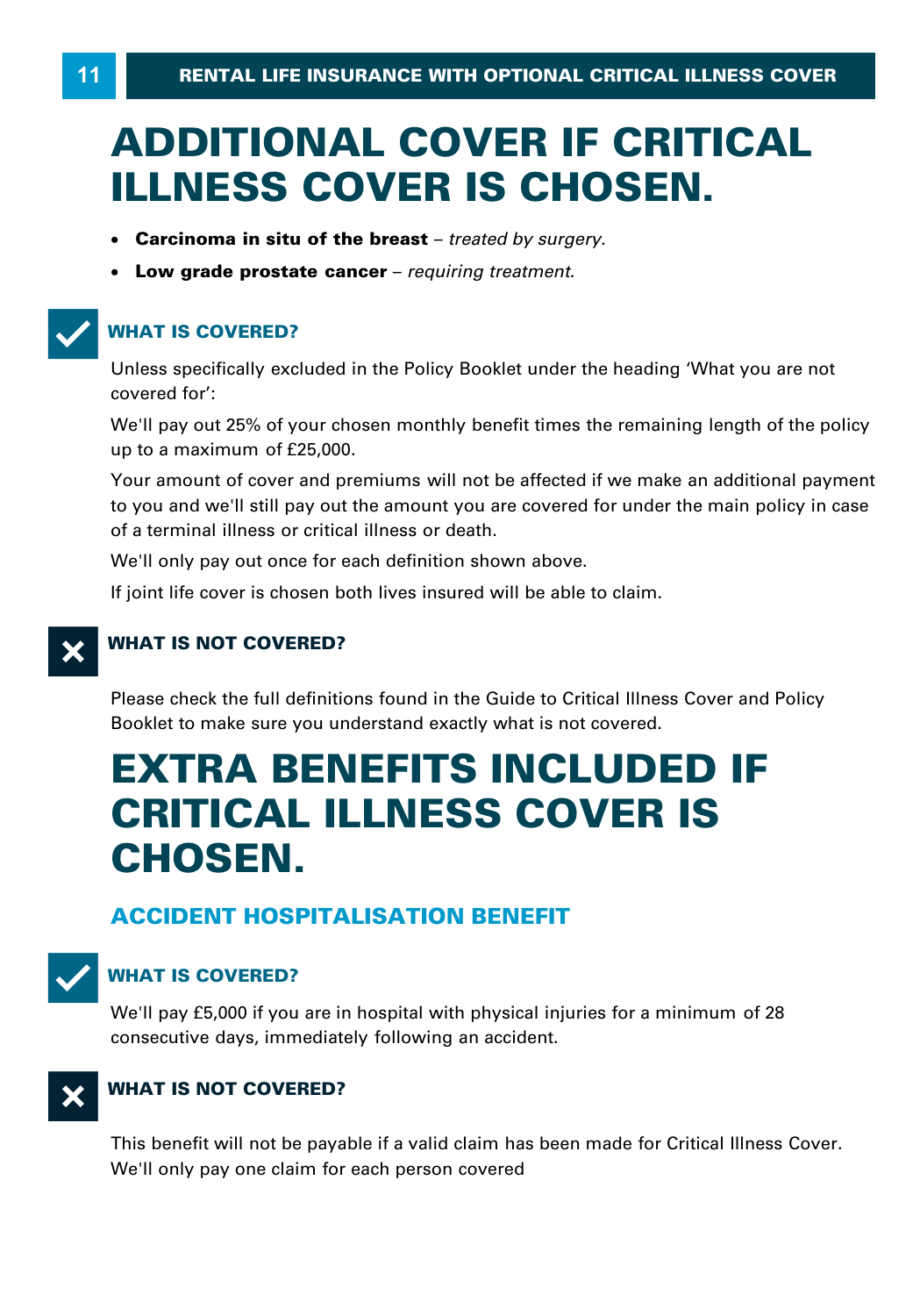# **CHILDREN'S CRITICAL ILLNESS COVER**



# T**WHAT IS COVERED?**

We'll cover a relevant child\* or any children you have in the future if, before the end of your policy, they're diagnosed with one of the critical illnesses we cover , including Additional Cover (except for Total and Permanent Disability) . They are covered from when they're 30 days old to their 22nd birthday. policy, they're diagnosed with one of the critical illnesses we cover, including Additional<br>Cover (except for Total and Permanent Disability). They are covered from when they're 30<br>days old to their 22nd birthday.<br>We'll pa

valid claim.

Your amount of cover and premiums will not be affected if we make an additional payment to you.

We'll pay out one claim per relevant child\* under the policy. Once two claims in total have been made, children's cover will end. If the same relevant child\* is covered by more than Your amount of cover and premiums will not be affected if we make an additional pato you.<br>to you.<br>We'll pay out one claim per relevant child\* under the policy. Once two claims in total<br>been made, children's cover will end.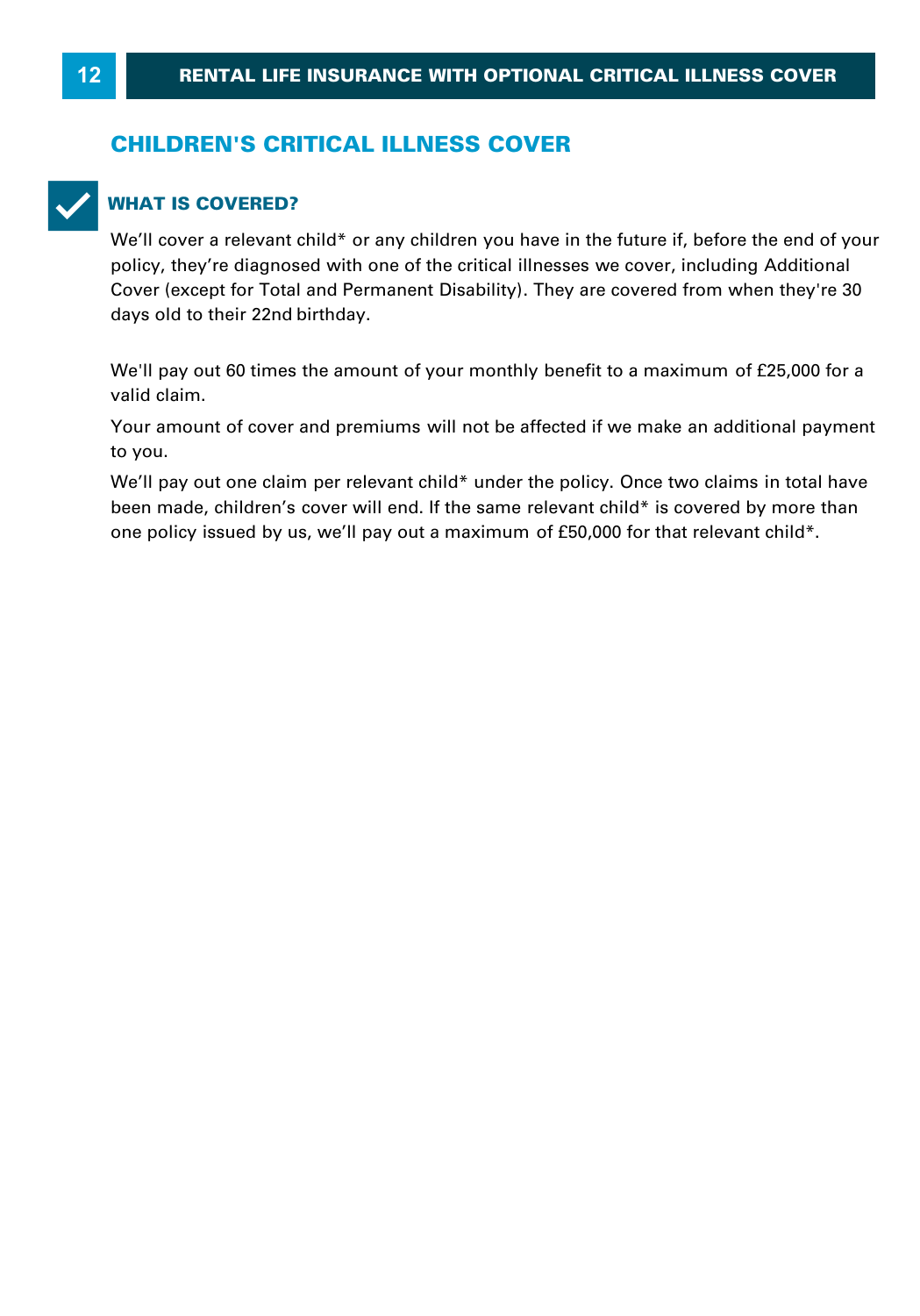# **WHAT IS NOT COVERED?**

Your children will not be covered:

- · For Total and Permanent Disability.
- · For Terminal Illness Cover.
- · For any condition that was present at birth.
- · Where the symptoms arose before the relevant child\* was covered.
- · If death occurs within 10 days of diagnosis of one of the critical illnesses we cover.

# **ADDITIONAL BENEFITS INCLUDED FOR CHILDREN'S CRITICAL ILLNESS COVER**

Your amount of cover and premiums will not be affected if we make an additional benefit payment to you.

For further details, please read your Policy Booklet.

Your amount of cover and premiums will not be affected if we make an additional benefit<br>payment to you.<br>For further details, please read your Policy Booklet.<br>**Child Accident Hospitalisation Benefit** – pays £5,000 if a rele Four amount of sever and premiums will not be anceted if we make an additional benefit<br>payment to you.<br>**Child Accident Hospitalisation Benefit** – pays £5,000 if a relevant child\* is admitted to<br>hospital with physical injur an accident. **Child Accident Hospitalisation Benefit** – pays £5,000 if a relevant child\* is admitted to hospital with physical injuries for a minimum of 28 consecutive days immediately followi<br>an accident.<br>**Child Funeral Benefit** – con hospital with physical injuries for a minimum of 28 consecutive days immediately following<br>an accident.<br>**Child Funeral Benefit** – contributes £5,000 towards the funeral of a relevant child\*.<br>**Childcare Benefit** – if we hav

**Childcare Benefit** – if we have paid a claim for a critical illness under this policy, and you **Child Funeral Benefit** – contributes £5,000 towards the fur<br> **Childcare Benefit** – if we have paid a claim for a critical illr<br>
have a natural child, legally adopted child or stepchild under<br> **E1,000 towards childcare wit Childcare Benefit** – if we have paid a claim for a critical illness under this policy, and you have a natural child, legally adopted child or stepchild under 5 years old, we'll pay up to £1,000 towards childcare with a re

have a natural child, legally adopted child of<br>f1,000 towards childcare with a registered<br>**Family Accommodation Benefit** – pays<br>hospital, in the three months immediately to<br>covered (up to a maximum of f1,000).<br>\*Relevant ch **Family Accommodation Benefit** – pays £100 for every night a relevant child\* spends in hospital, in the three months immediately following diagnosis of one of the critical illnesses covered (up to a maximum of £1,000).<br>\*R

who is at least 30 days old and younger than 22 years old.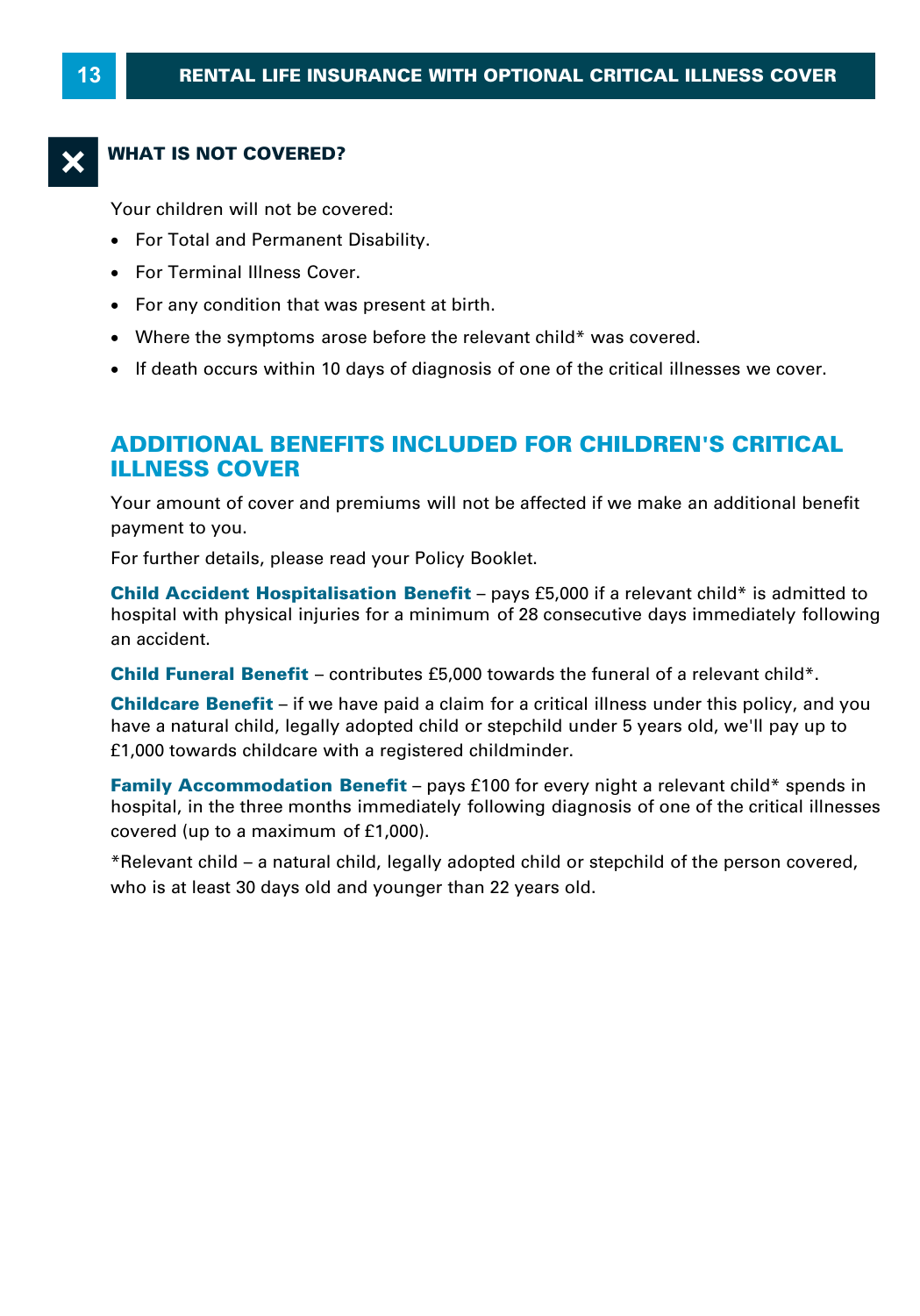# **FURTHER INFORMATION. CAN I INCREASE MY COVER?**<br>
FURTHER INFORMA<br>
The CAN I INCREASE MY COVER?<br>
The COVER Produced a proply to increase your cover at anytime.

You can apply to increase your cover at anytime. Usually, changes to your amount of cover will be assessed at the time. However, if the 'Changing your policy' section is shown in your Policy Booklet then you can increase your cover, for certain life events, without the need to provide us with further medical information. Please see your Policy Booklet for further information. Eligibility criteria apply. For surfapping to minitate year server at all<br>will be assessed at the time. However, if t<br>Policy Booklet then you can increase your<br>provide us with further medical information<br>information. Eligibility criteria apply.<br>**CAN** 

You can make changes to the policy. Please talk to us and we'll consider your request and let you know if what you're asking for is possible and what your new premium will be. If **CAN I MAKE CHANGES?**<br>You can make changes to the policy. Please talk to us and we'll consider your request and<br>let you know if what you're asking for is possible and what your new premium will be. If<br>you make any changes and conditions could apply. You can make changes to the policy. Please talk to us and w<br>let you know if what you're asking for is possible and what y<br>you make any changes to the policy then a new policy may<br>and conditions could apply.<br>**WHAT HAPPENS I** 

If you move abroad during the length of the policy, please check the Policy Booklet, as your policy may be affected.

# **ARE PAY OUTS TAXED?**

Any pay outs we make should be free from UK Income Tax and Capital Gains Tax. The Government may change this tax position at any time. If the policy is written under a suitable trust, the amount of cover payable on death should not form part of the estate for Inheritance Tax purposes. If the policy is not written in trust, the amount of cover payable will normally go into the estate and Inheritance Tax may apply.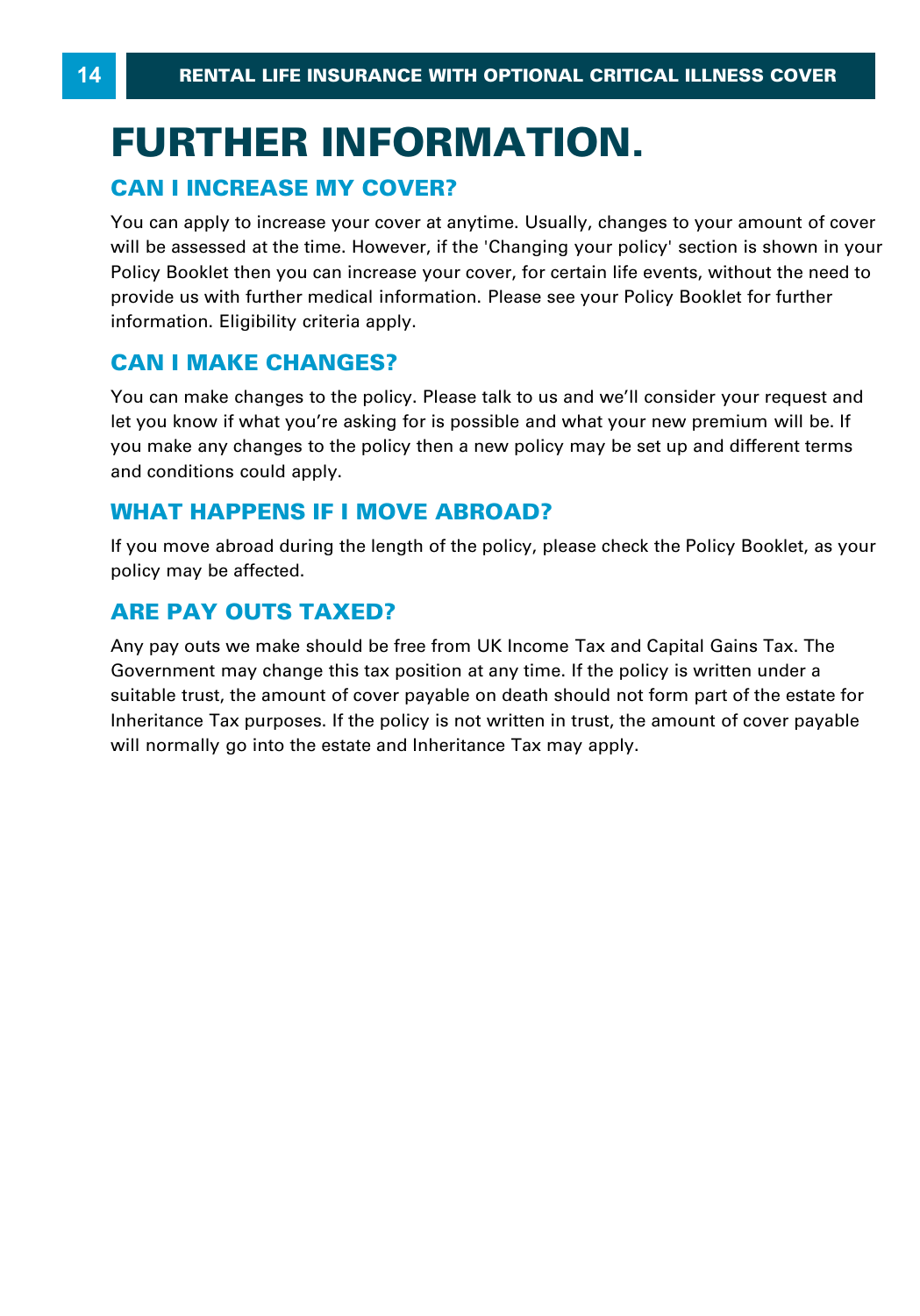**ENTAL LIFE INSURANCE WITH OPTIONAL CRITIC<br>
WHAT IF I WANT TO CANCEL OR CLAIM?**<br>
You can cancel the policy at any time. When you first take out the You can cancel the policy at any time. When you first take out the policy you will have the opportunity to cancel. If you cancel within 30 days, we'll refund any premiums you've paid. **WHAT IF I WANT TO CANCEL OR CLAIM?**<br>You can cancel the policy at any time. When you first take out the policy you opportunity to cancel. If you cancel within 30 days, we'll refund any premium<br>If you cancel the policy at a If you cancel the policy at a later stage, you will not get any money back.<br>**To cancel or claim you can write to us at:**<br>Claims or Cancellations Department, Legal & General Assurance Society Limited, City Park,

# **To cancel or claim you can write to us at:**

The Droveway, Hove, East Sussex BN3 7PY.

Or call or email us:

- · **For Life claims: 0800 137 101\* life.claims@landg.com**
- · **For critical illness claims: 0800 068 0789\* health.claims@landg.com**
- · **For Waiver of Premium claims: 0800 068 0789\* health.claims@landg.com**
- · **For Cancellations: 0370 010 4080 \***

# **To make a claim for Fracture Cover or Private Diagnostics:**

You need to register for and access the Trustedoctor customer portal via the links below:

**HOWDO I COMPLAIN?**<br> **HOW DO I COMPLAIN?**<br> **HOW DO I COMPLAIN?**<br> **HOW DO I COMPLAIN?** Fracture Cover: www.trustedoctor.com/landg-fracture-cover Private Diagnostics: www.trustedoctor.com/landg-private-diagnostics

**HOW DO I COMPLAIN?**<br>If you have a complaint about our service or would like a copy of our internal complaint handling procedure, please contact us at:

Legal & General Assurance Society Limited, Knox Court, 10 Fitzalan Place, Cardiff, CF24 0TL

# **0370 010 4080 \***

handling procedure, please contact us at:<br>Legal & General Assurance Society Limited, Knox Court, 10 Fitzalan Place, Cardiff, CF24 0TL<br>**0370 010 4080\***<br>Making a complaint doesn't affect your legal rights. If you're not happ Tower, London E14 9SR

**0800 023 4567** 

**0300 123 9123** 

**complaint.info@financial-ombudsman.org.uk** 

**www.financial-ombudsman.org.uk**